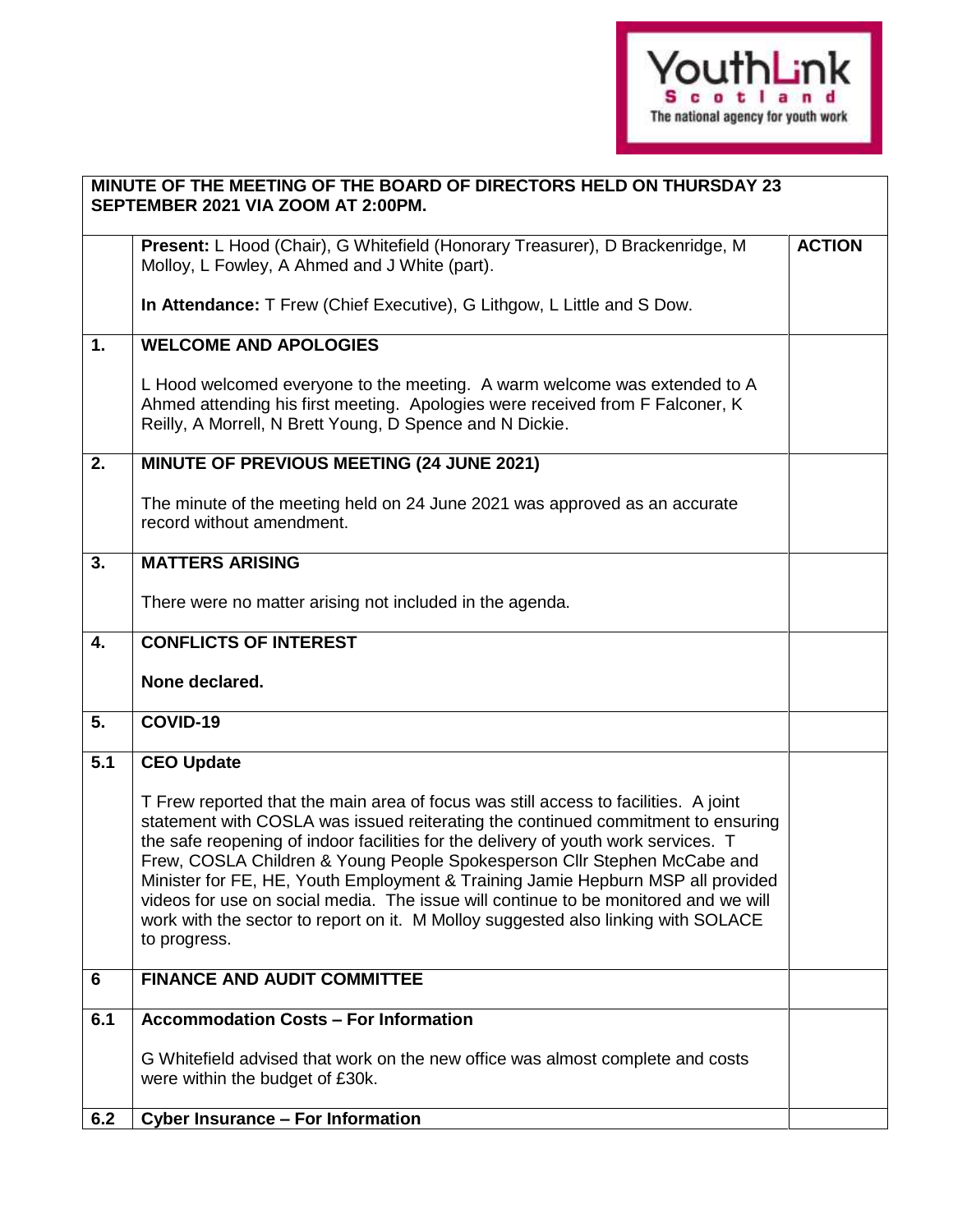|     | G Whitefield reported that due to the doubling the cyber insurance L Little had<br>sought other quotes and had managed to secure a £1,000 reduction in costs<br>while maintaining the same level of cover of £500k.                                              |           |
|-----|------------------------------------------------------------------------------------------------------------------------------------------------------------------------------------------------------------------------------------------------------------------|-----------|
| 6.3 | Annual Audit of Accounts 2020-21 - For Approval (BOD/29/21)                                                                                                                                                                                                      |           |
|     | G Whitefield highlighted the end year operating surplus of £6,797, overall surplus of<br>£17,335 and reserves of £390,885. He reported that L Little provided information on<br>the following to facilitate a discussion on the organisation as a going concern: |           |
|     | <b>Management Accounts</b><br>Cashflows<br>Future projections<br><b>Government Grants</b><br><b>Company Reserves</b><br>Cash in Bank                                                                                                                             |           |
|     | Investments                                                                                                                                                                                                                                                      |           |
|     | <b>New office Premises</b><br>Organisational staffing and HR                                                                                                                                                                                                     |           |
|     | After discussing the information provided all members of the Committee were<br>confident that YouthLink Scotland would be a going concern for the next year.                                                                                                     |           |
|     | Subject to the rewording of the Funds paragraph to better reflect the significant<br>increase and correction of the minor typos, recommendation of sign off was<br>made.                                                                                         |           |
|     | This was agreed.                                                                                                                                                                                                                                                 |           |
| 6.4 | Management Accounts to 31 August 2021 - For Information (BOD/30/21)                                                                                                                                                                                              |           |
|     | G Whitefield noted that management accounts were in line with the budget and all<br>indications are positive to reach a breakeven year end position.                                                                                                             |           |
| 6.5 | Risk Management - Top 3 Risks - For Information (BOD/31/21)                                                                                                                                                                                                      |           |
|     | G Whitefield reported that the committee was satisfied that ongoing actions were<br>being taken to mitigate these risks. The more focussed report format was<br>welcomed. The full Risk Register will be presented to the November Board                         |           |
|     | meeting.                                                                                                                                                                                                                                                         | <b>TF</b> |
| 6.6 | AGM 2021 - For Information                                                                                                                                                                                                                                       |           |
|     | G Whitefield, on behalf of the committee, recommended an online AGM on 30<br>November at 4.30pm. The online platform resulted in a good turn out last year.                                                                                                      |           |
|     | This was agreed.                                                                                                                                                                                                                                                 |           |
| 7.  | <b>EDUCATION REVIEW AND EMPLOYABILITY</b>                                                                                                                                                                                                                        |           |
| 7.1 | Input from Marielle Bruce, Youth Work and Schools Manager                                                                                                                                                                                                        |           |
|     |                                                                                                                                                                                                                                                                  |           |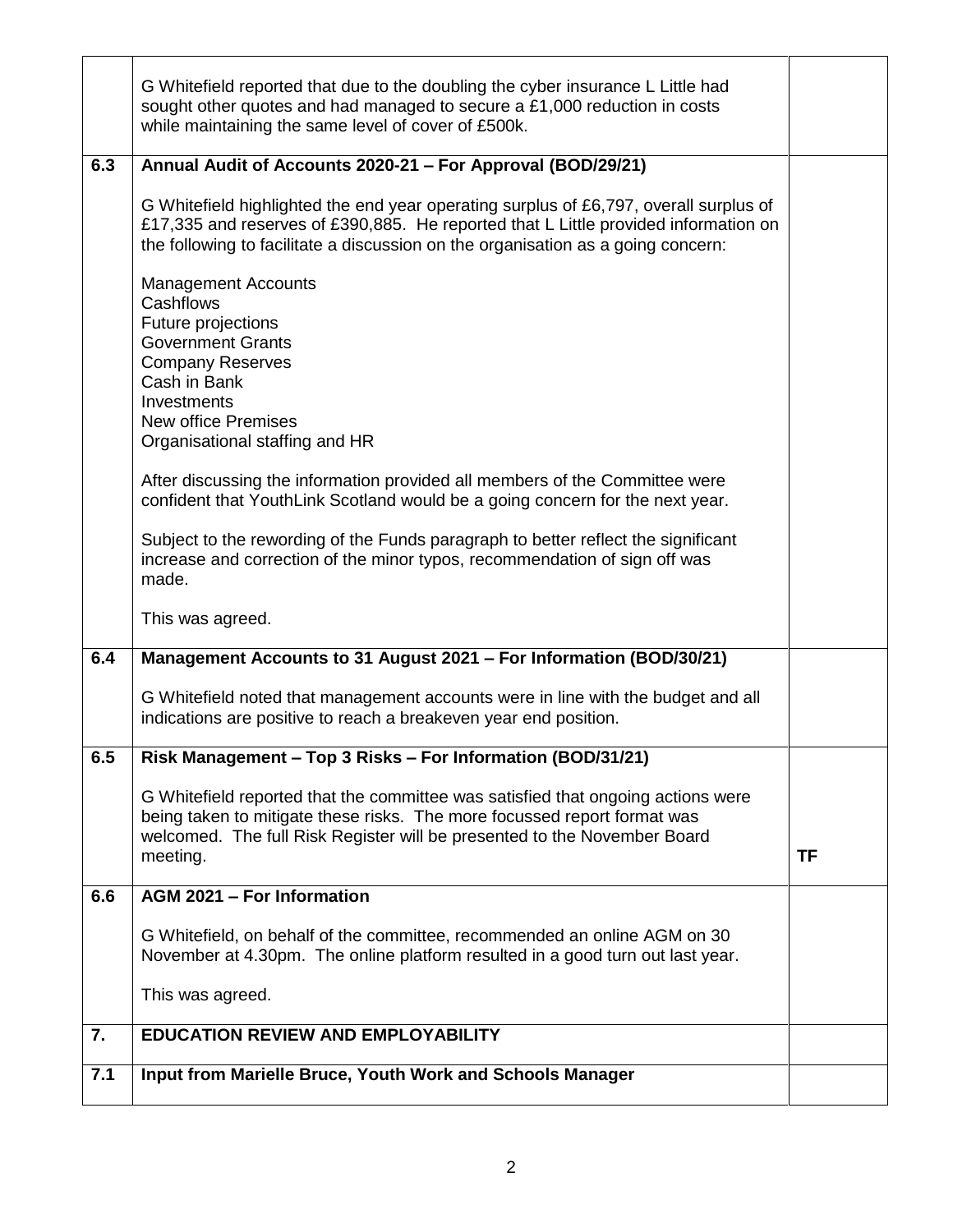|      | M Bruce provided an update on Education Reform and on Employability. The<br>presentation will be sent with this minute.                                                                                                                                                                                                                                                                                                                                                                                                                   |           |
|------|-------------------------------------------------------------------------------------------------------------------------------------------------------------------------------------------------------------------------------------------------------------------------------------------------------------------------------------------------------------------------------------------------------------------------------------------------------------------------------------------------------------------------------------------|-----------|
|      | L Hood thanked Marielle for her input.                                                                                                                                                                                                                                                                                                                                                                                                                                                                                                    |           |
| 8.   | <b>SENIOR MANAGEMENT TEAM UPDATE</b>                                                                                                                                                                                                                                                                                                                                                                                                                                                                                                      |           |
| 8.1  | Senior Management Team Report - For Information (BOD/32/21)                                                                                                                                                                                                                                                                                                                                                                                                                                                                               |           |
|      | T Frew presented the much reduced format of the SMT Report which was<br>welcomed overall. D Brackenridge did like the longer report. J White suggested a<br>monthly email to Board members providing more detail on particular areas of work<br>and sharing good practice also being sent. T Frew reminded Board members that<br>the fortnightly produced Youth Work Briefing is a great source of up to date<br>information. You can join the mailing list here alternatively get in touch with S Dow<br>directly who can do it for you. |           |
| 9    | <b>BOARD YOUTH REPRESENTATION</b>                                                                                                                                                                                                                                                                                                                                                                                                                                                                                                         |           |
| 9.1  | <b>Update - For Information</b>                                                                                                                                                                                                                                                                                                                                                                                                                                                                                                           |           |
|      | T Frew advised that he and L Hood had been exploring opportunities to improve the<br>age profile and diversity of the Board. Keen to have young people with experience<br>as representatives. How young people involved in other areas of the organisation<br>link into the Board will also be considered. The sub group will be reconvened.                                                                                                                                                                                              | <b>TF</b> |
| 10.  | <b>SUSTAINABILITY STATEMENT</b>                                                                                                                                                                                                                                                                                                                                                                                                                                                                                                           |           |
| 10.1 | Proposed Statement - For Approve (BOD/33/21)                                                                                                                                                                                                                                                                                                                                                                                                                                                                                              |           |
|      | J White suggested that some of YouthLink Scotland's sector-led work in this area<br>and communication role could be added to the statement. She offered to send West<br>Dunbartonshire Council's policy through for comparison. She felt as the national<br>agency we were in good position to promote the message to do things differently,<br>less travel, etc.                                                                                                                                                                         | <b>JW</b> |
|      | The statement was approved in principle. L Hood asked that thanks be passed to J<br>Snell.                                                                                                                                                                                                                                                                                                                                                                                                                                                | <b>TF</b> |
| 11.  | <b>RESEARCH ETHICS POLICY</b>                                                                                                                                                                                                                                                                                                                                                                                                                                                                                                             |           |
| 11.1 | Proposed Policy - For Approval (BOD/34/21)                                                                                                                                                                                                                                                                                                                                                                                                                                                                                                |           |
|      | T Frew noted that we were already working in line with the policy but wanted to<br>formalise it so that it could be of benefit to our members and the wider sector.                                                                                                                                                                                                                                                                                                                                                                       |           |
|      | The Policy was approved.                                                                                                                                                                                                                                                                                                                                                                                                                                                                                                                  |           |
|      |                                                                                                                                                                                                                                                                                                                                                                                                                                                                                                                                           |           |
|      | L Hood asked that thanks be passed to A Calder.                                                                                                                                                                                                                                                                                                                                                                                                                                                                                           | <b>TF</b> |
| 12.  | <b>PROPOSED MEETING DATES FOR 2022</b>                                                                                                                                                                                                                                                                                                                                                                                                                                                                                                    |           |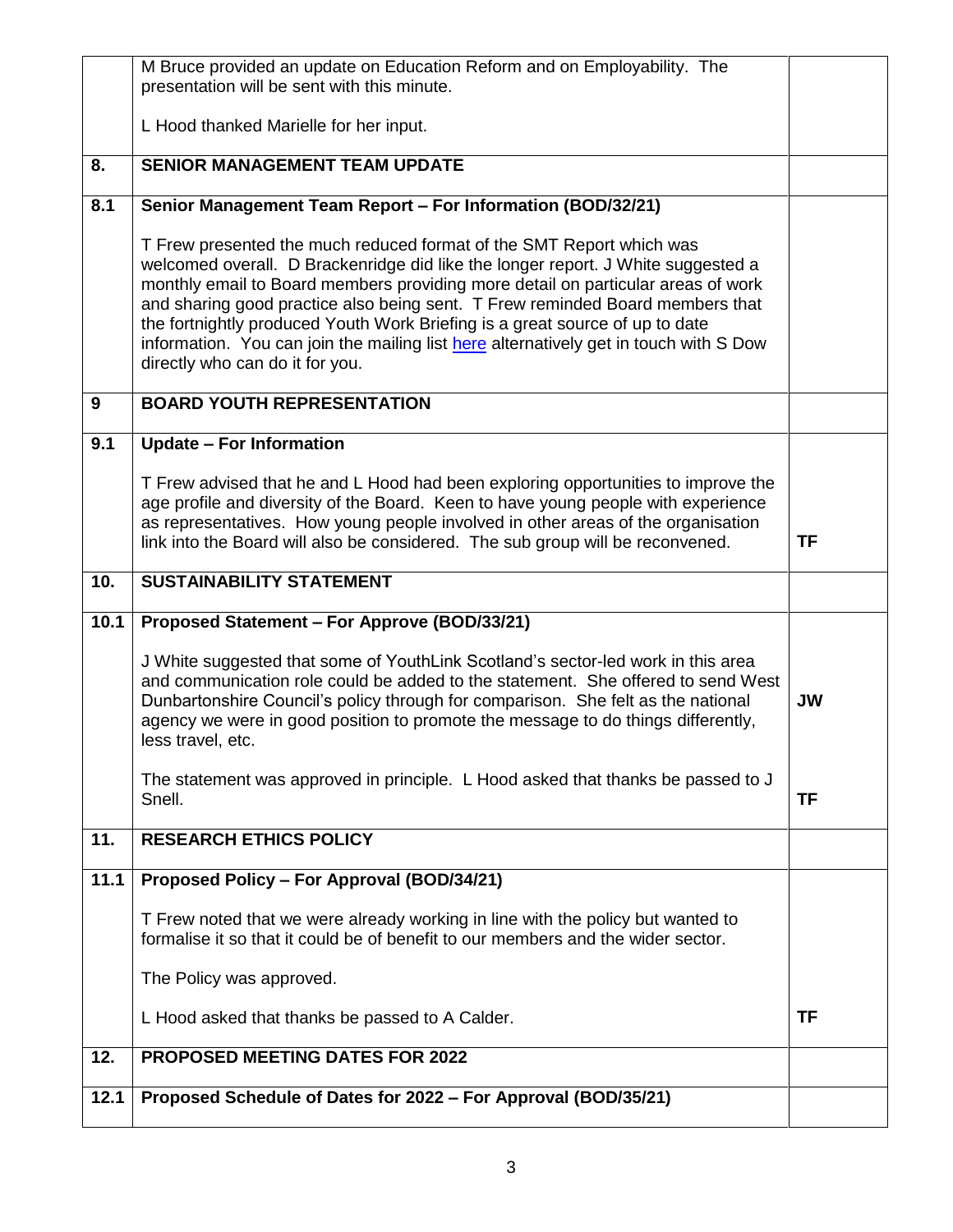|      | L Hood advised that the June and November dates were problematic for her. L                                                                      |              |
|------|--------------------------------------------------------------------------------------------------------------------------------------------------|--------------|
|      | Fowley suggested that timings should also be taken into account if we want to<br>engage young people on the Board. New dates will be circulated. | <b>TF/SD</b> |
|      |                                                                                                                                                  |              |
| 13.  | <b>CONSULTATION RESPONSES</b>                                                                                                                    |              |
| 13.1 | Healthcare Improvement Scotland, Draft Sexual Health Standards - YouthLink                                                                       |              |
|      | Scotland Statement - For Information (BOD/36/21)                                                                                                 |              |
|      | The response was noted.                                                                                                                          |              |
| 13.2 | Scottish Government Use and Sale of Fireworks in Scotland, and Tackling the                                                                      |              |
|      | Misuse of Pyrotechnics Consultation - YouthLink Scotland and Youth<br>Scotland Response - For Information (BOD/37/21)                            |              |
|      |                                                                                                                                                  |              |
|      | The response was noted.                                                                                                                          |              |
| 13.3 | Together's State of Children's Rights Report 2021 - YouthLink Scotland's                                                                         |              |
|      | Input - For Information (BOD/38/21)                                                                                                              |              |
|      | The response was noted.                                                                                                                          |              |
| 14.  | <b>PUBLICATIONS</b>                                                                                                                              |              |
|      |                                                                                                                                                  |              |
| 14.1 | <u>Youth Work Closing the Poverty Attainment Gap during the pandemic</u> - For                                                                   |              |
|      | Information                                                                                                                                      |              |
|      | Noted                                                                                                                                            |              |
| 14.2 | <b>Access to Facilities Report - For Information</b>                                                                                             |              |
|      |                                                                                                                                                  |              |
|      | <b>Noted</b>                                                                                                                                     |              |
| 14.3 | Updated Youth Work Guidance (5 July & 19 July) - For Information                                                                                 |              |
|      | Noted                                                                                                                                            |              |
|      |                                                                                                                                                  |              |
| 14.4 | Lockdown Lowdown 3 - For Information                                                                                                             |              |
|      | Noted                                                                                                                                            |              |
| 14.5 | Engaging Young People in Heritage Toolkit - For Information                                                                                      |              |
|      |                                                                                                                                                  |              |
|      | <b>Noted</b>                                                                                                                                     |              |
| 14.6 | NYWS Blog - For Information                                                                                                                      |              |
|      | <b>Noted</b>                                                                                                                                     |              |
|      |                                                                                                                                                  |              |
| 15.  | <b>EQUALITIES REFLECTION</b>                                                                                                                     |              |
| 15.1 | Reflection on items covered during the meeting                                                                                                   |              |
|      |                                                                                                                                                  |              |
|      |                                                                                                                                                  |              |